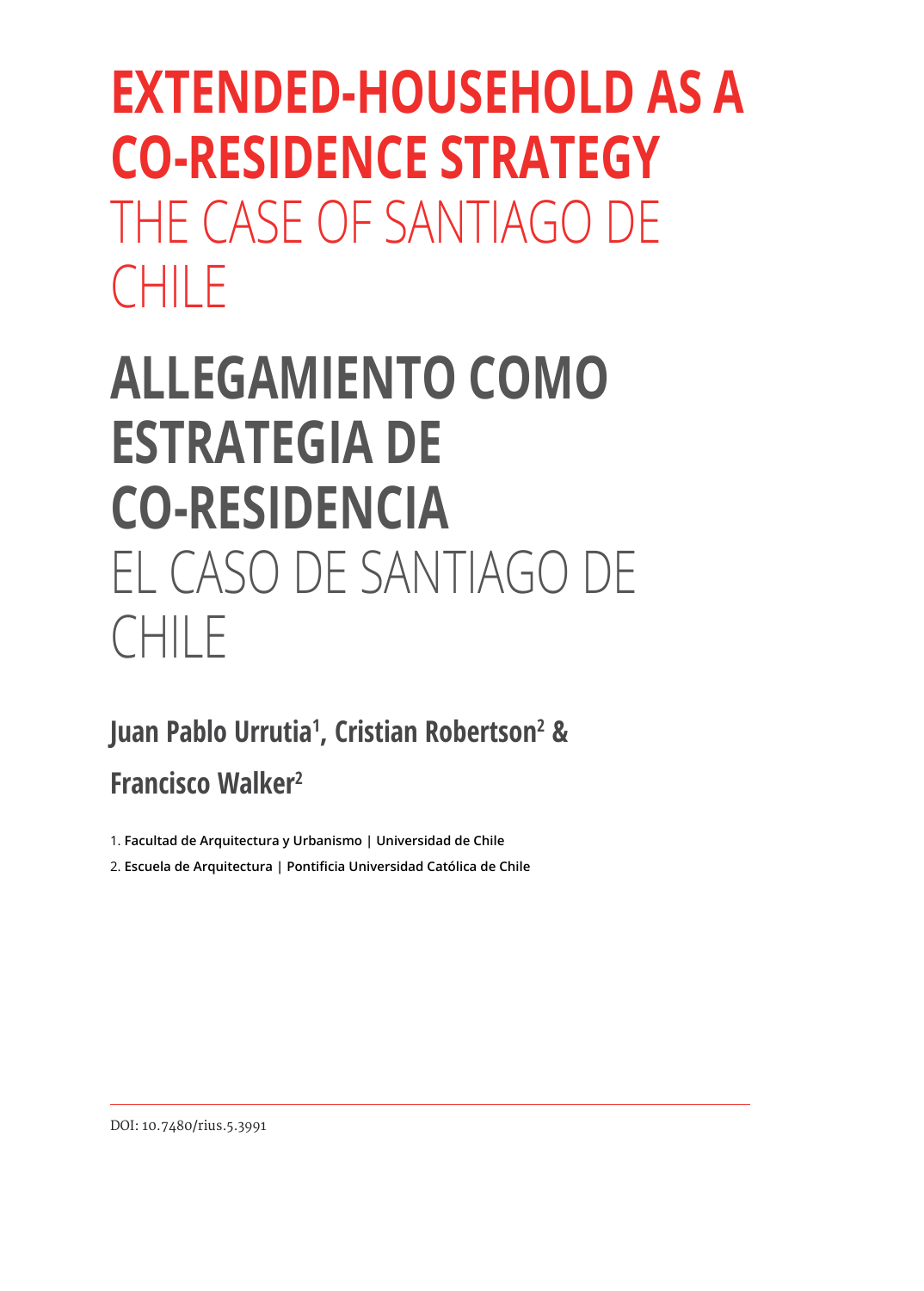### Abstract

Extended- household, as a social phenomenon, depends on the value of relationships of support and dependence among the members of a community. When this collaborative relationship occurs between residents of the same dwelling, it is then understood as a situation of co-residence. In the case of Santiago de Chile, the Extended - household phenomenon has increased by 510%. Data shows that families prefer to sacrifice conditions of habitability, privacy and security to maintain networks of support, location and access to urban goods, rather than migrating to the periphery as homeowners. It is urgent to generate mechanisms that recognize the needs and preferences of those who make up this "chronic" housing deficit, which is shown today as a form of fragile resistance to socio-spatial segregation.

#### **KEYWORDS**

Extended – household; Co-residence; Housing Deficit; Socio - Spatial Segregation.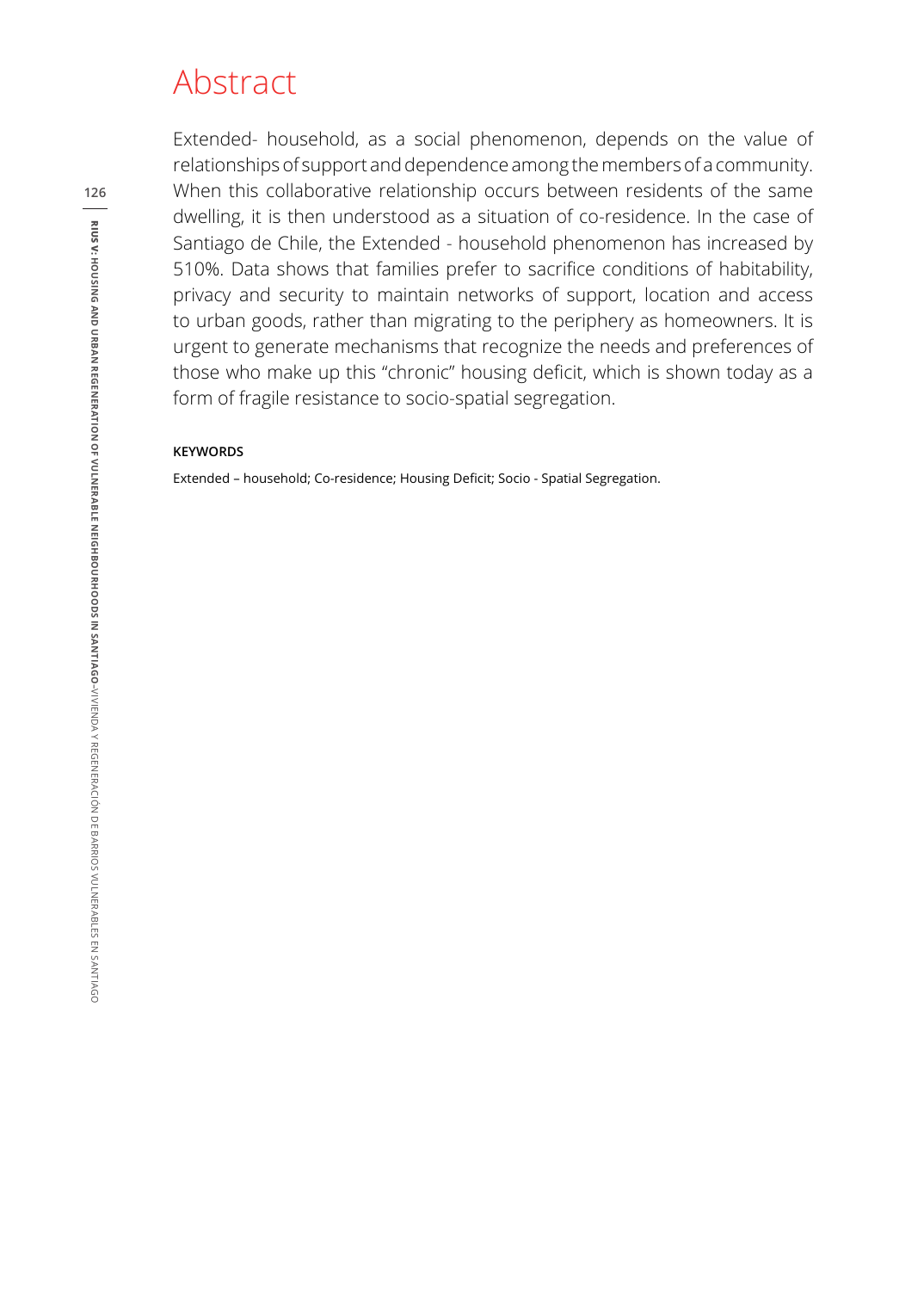### Resumen

El allegamiento, como fenómeno social, depende de relaciones de apoyo y dependencia entre los miembros de una comunidad. Cuando esta relación colaborativa se da entre residentes de una misma vivienda, se entiende entonces como una situación de co-residencia. En el caso de Santiago de Chile, el allegamiento ha aumentado en un 510%. Las cifras muestran que las familias prefieren sacrificar condiciones de habitabilidad, privacidad y seguridad para mantener redes de apoyo, localización y acceso a los bienes urbanos, antes que migrar a la periferia como propietarios. Es urgente generar mecanismos que reconozcan las necesidades y preferencias de quienes componen este déficit habitacional "crónico", que se muestra hoy como una forma de resistencia frágil a la segregación socio espacial.

#### **PALABRAS CLAVES**

Allegamiento; Co-residencia; Déficit Habitacional; Segregación Socio espacial.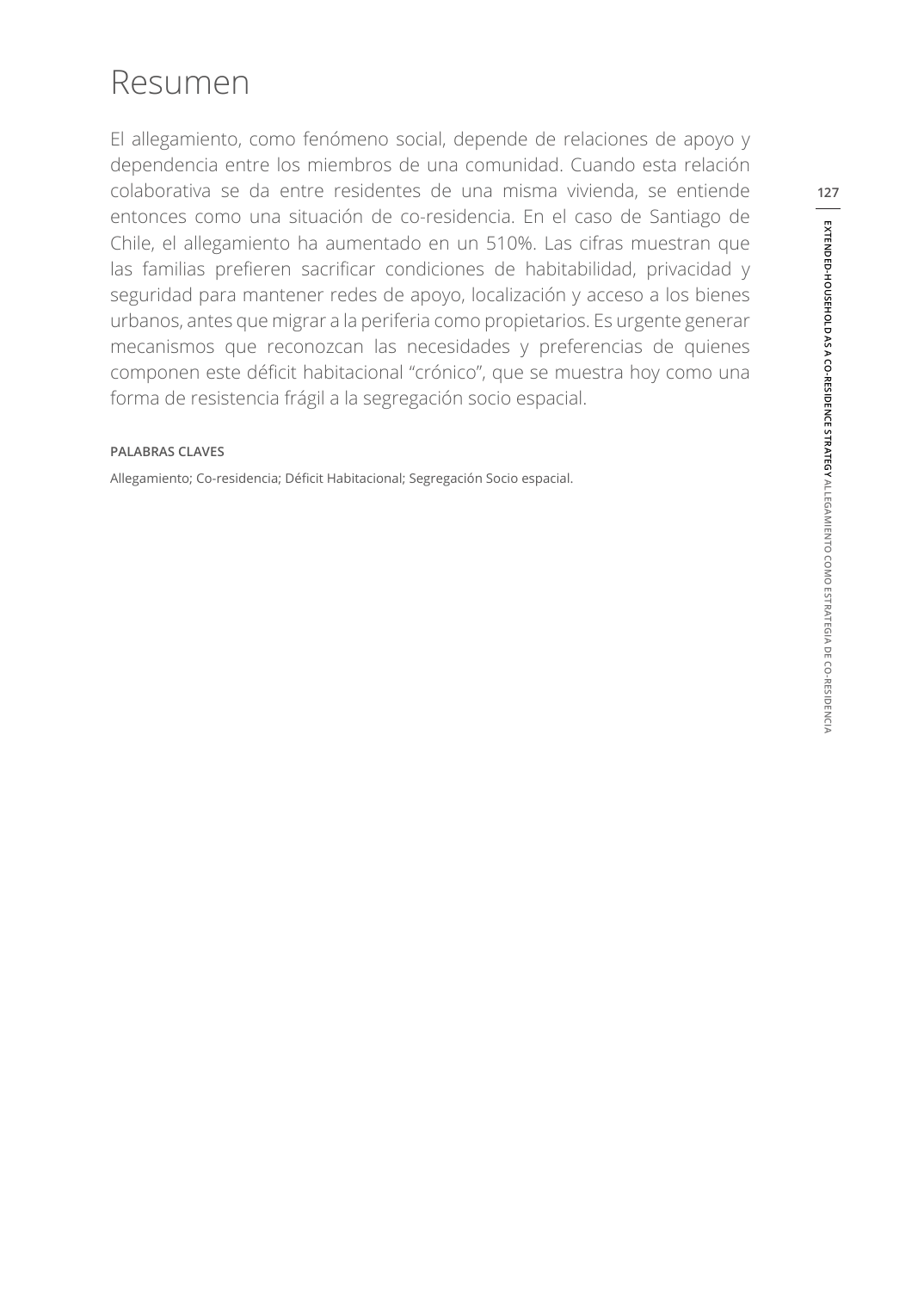"Allegamiento" is understood to be the coexistence of two or more family groups in the same dwelling or land. This coexistence is characterized in a relationship where one of the groups of families becomes a receiver, and the other an "allegado" in a complementary way (Mercado 1993; Arriagada, Icaza y Rodríguez 1999, Araos 2008). As a socio-cultural phenomenon, the "allegamiento" depends on two structural factors: the need for housing and the value of relationships of support and dependence among the members of one community. Therefore, when the benefits of collaboration between residents of the same dwelling are acknowledged, it is precise to refer to this as a co-residence (Urrutia, Jirón and Lagos 2015).

It is important then to differentiate the co-residence as a way of living efficiently from a mere lack of housing. "Allegamiento" can be both, but public policies have focused on confronting it only as a manifestation of a housing deficit, without considering the value of co-residence strategies.

Chile has progressively reduced the quantitative housing deficit, going from nearly 1,000,000 requirements in the 1990s to almost 400,000 units nowadays. However, when analysing the structure of the deficit, its component of *allegamiento* not only has not decreased, but has increased steadily between 2000 and 2017 (Urrutia 2019). Furthermore, according to data from the Casen Survey 2017 the increase in this period reaches 290% nationally and 510% in the city of Santiago.

One of the reasons that explains the increase in the number of people living in Santiago is the value that people give to the location of their homes in the city. They prefer location instead of the physical-environmental wellbeing and levels of privacy that the ownership of a property entails. During the last decades, the supply of social housing in Chile has been concentrated in the urban periphery because of the value of land as the most determining factor in the development of housing of public interest. Another reason that stimulates the increase of "allegamiento" is the social capital that benefits them by sharing housing. This allows the residents to have relations of mutual collaboration between relatives and people close to the family, a situation that they would not enjoy in a house for a single-household family. Thus, families have preferred to maintain a situation of allegamiento rather than migrate to the periphery and be homeowners. This is particularly relevant when it involves sacrificing hygiene and privacy standards or increasing the risk of fires and the possibilities of social conflict due to the overlap of uses in small areas. Overall, it multiplies vulnerability factors in general. The assessment of urban location at such radical levels constitutes an unprecedented phenomenon in the tradition of housing provision in Chile.

From this perspective, the "allegamiento" has been transformed into a strategy of resistance against the segregating processes of eradication that tend to lead the most vulnerable citizens to the urban periphery. Urrutia

**128**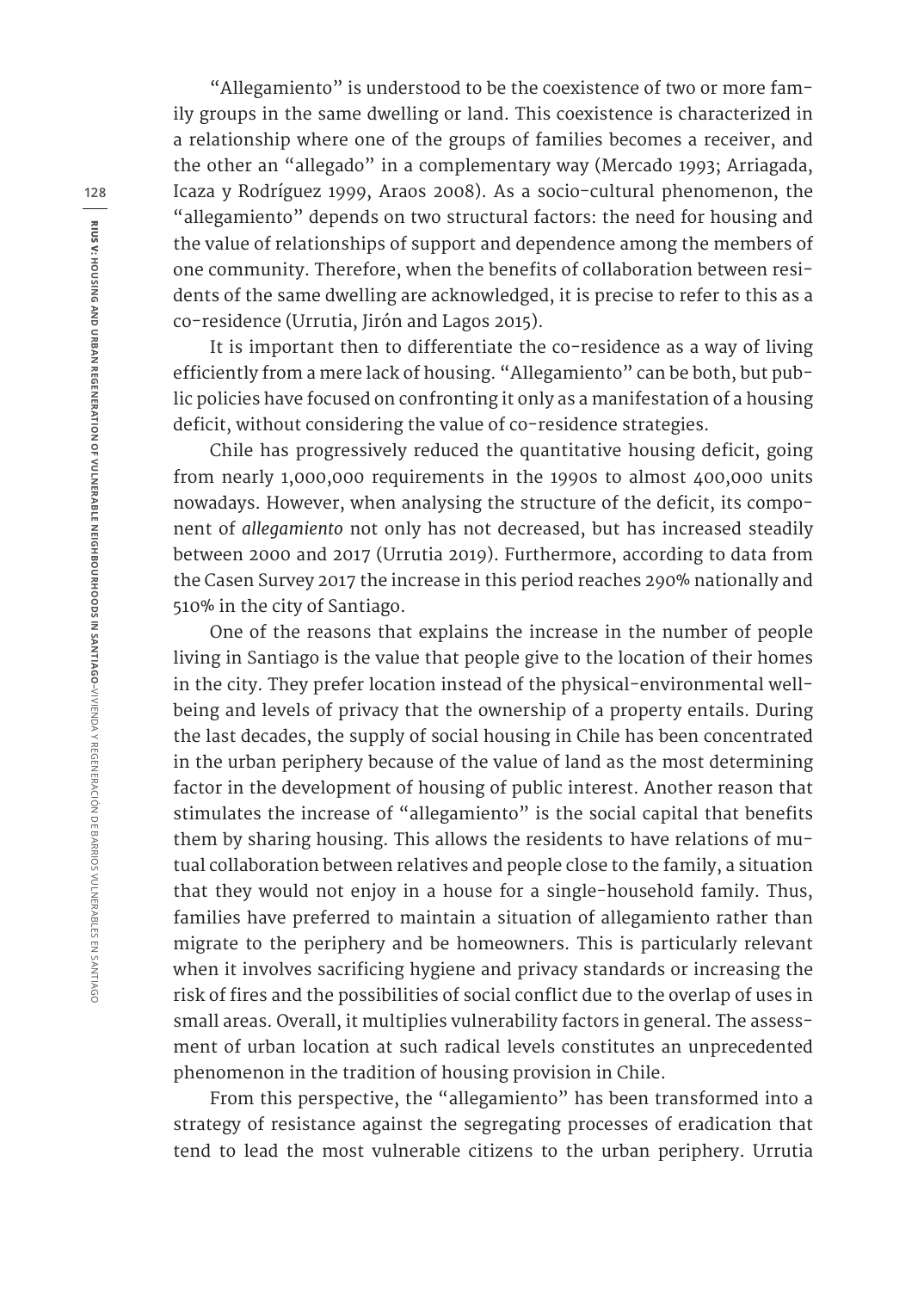Se entiende por allegamiento la convivencia de dos o más grupos familiares en una misma vivienda o terreno, que se caracteriza en la relación entre al menos dos de los grupos de familias que se hacen complementarios, uno de ellos como receptor y otro como allegado (Mercado 1993; Arriagada, Icaza y Rodríguez 1999, Araos 2008). Como fenómeno socio-cultural, el allegamiento depende de dos factores estructurales: la necesidad de vivienda por un lado y el valor de relaciones de apoyo y dependencia entre los miembros de una comunidad por otro. Por tanto, cuando se cuenta con los beneficios de la colaboración entre residentes de una misma vivienda es preciso referirse a este como co-residencia (Urrutia, Jirón y Lagos 2015).

Es importante entonces diferenciar la co-residencia, en cuanto una manera de habitar eficiente, de una mera carencia habitacional. El allegamiento puede ser ambas cosas, pero las políticas públicas se han centrado en enfrentar al allegamiento sólo como manifestación de déficit habitacional, sin recoger de este fenómeno el valor de las estrategias de co-residencia.

Chile ha disminuido progresivamente el déficit habitacional cuantitativo, pasando de cerca de 1.000.000 de requerimientos en la década de los 90 a casi 400.000 unidades en la actualidad. Sin embargo al analizar la estructura del déficit, nos encontramos con que su componente de hogares allegados no sólo no ha disminuido, sino que ha aumentado sostenidamente entre los años 2000 y 2017 (Urrutia 2019) y que según datos de la Encuesta Casen 2017 el incremento en este periodo alcanza un 290% a nivel nacional y un 510% solo en la ciudad de Santiago.

Una de las razones que explica el aumento del allegamiento en Santiago es el valor que las personas dan a la localización de sus viviendas en la ciudad, esto por sobre el bienestar físico-ambiental y niveles de privacidad que supone la tenencia de una vivienda en propiedad. Durante las últimas décadas, la oferta de vivienda social en Chile se ha concentrado en la periferia urbana, esto en función del valor de suelo como factor más determinante en el desarrollo de la vivienda de interés público. Otra razón que estimula el incremento de familias allegadas es el capital social que les beneficia por compartir vivienda, ello les permite tener relaciones de mutua colaboración entre parientes y cercanos a la familia, situación que no gozarian en una vivienda para una familia mononuclear. Así, las familias han preferido mantener una situación de allegamiento antes que migrar a la periferia y ser propietarios. Esto es particularmente relevante cuando implica sacrificar estándares de higiene y privacidad o aumentar el riesgo de incendios y las posibilidades de conflicto social debido a la sobreposición de usos en áreas pequeñas, multiplicándose los factores de vulnerabilidad en general. Esta valoración de la localización urbana a tales niveles de radicalidad, constituye un fenómeno inédito en la tradición de provisión habitacional en Chile.

Desde esta perspectiva, el allegamiento se ha transformado en una es-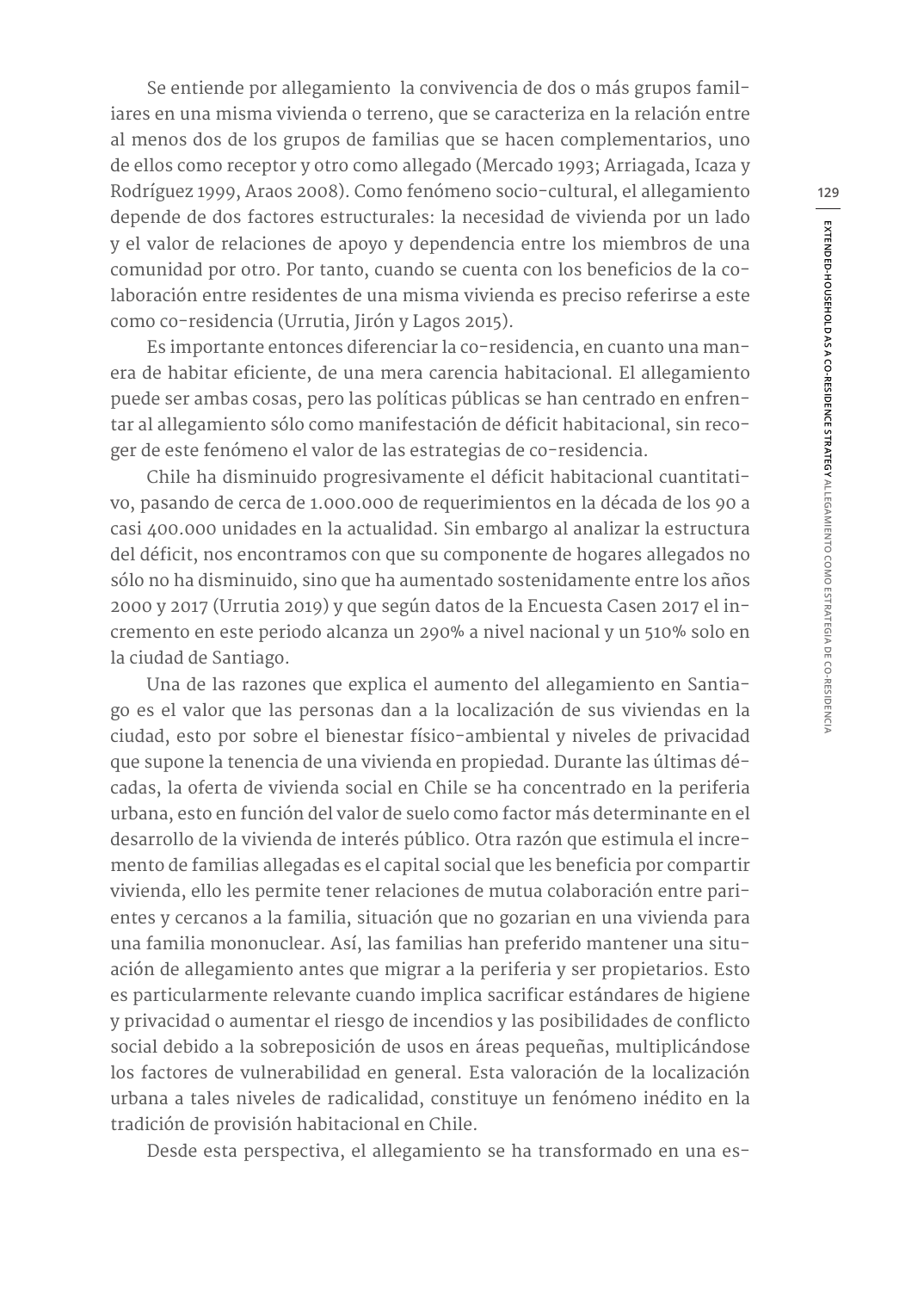(2019) argues that 82% of "allegado"-families do not want to change their current situation or are not doing anything to obtain another home. Moreover, 94% from these same families indicate they are comfortable with their location.

This significant assessment to the location generates clusters of allegamiento around the urban centres due to the public goods they provide. This is how the pericentre takes centre stage in the study of "allegamiento". This is an area of the city located around the networks of opportunities and mobility, which makes them highly valuable and also desirable for the real estate market with its natural pressure on the land.

Considering the abovementioned, it is possible to point out that "allegamiento" has become a form of resistance to socio-spatial segregation. It has become a strategy that ensures the right to the city and avoids the problems of homeowners indicated by Rodriguez and Sugranyes (2004). Some reasons that explain this strategy is, for example, the atomization of land ownership and the comparative value that residents place on their current situation versus the offer they could access through the market. Much of the "allegamiento" occurs in small and ancient areas of the pericentre, where original owners have given space to their offspring - hosting two or three generations of the same family. Thus, for a real estate developer who must purchase several lots for a higher density project, it is very difficult to coordinate numerous owners. Finally, the inhabitants themselves are aware that despite the surplus value that their land has acquired, selling it is no guarantee of being able to access a market housing that satisfies their location interests.

However, this situation of resistance is fragile and can easily become unbalanced, causing the eviction of the historical residents and the surrounding communities. It is for this reason that the clusters of "allegamiento" in the pericentre of Santiago should be considered as priority areas for urban regeneration. A regeneration that encourages formal co-residence and increases the housing densities at intermediate scales that allow the micro-location of these families in the land they already own, and with social networks they already belong to.

It is urgent to generate mechanisms that recognize the needs and preferences of those who make up this chronic housing deficit of "allegamiento", otherwise it will continue to increase. Addressing this urban phenomenon with a long-term perspective is the key to combat the deficit without further ado. It is also the key to face the new challenges that we have assumed as a country along with the members of the United Nations at the Habitat III Summit, initiating processes of urban regeneration and social integration that are necessary for sustainability and for the fight against inequality. It is urgent to replace exhausted logics of housing production; to move from massive construction in peripheries to denser ones in central areas; to assume

**130**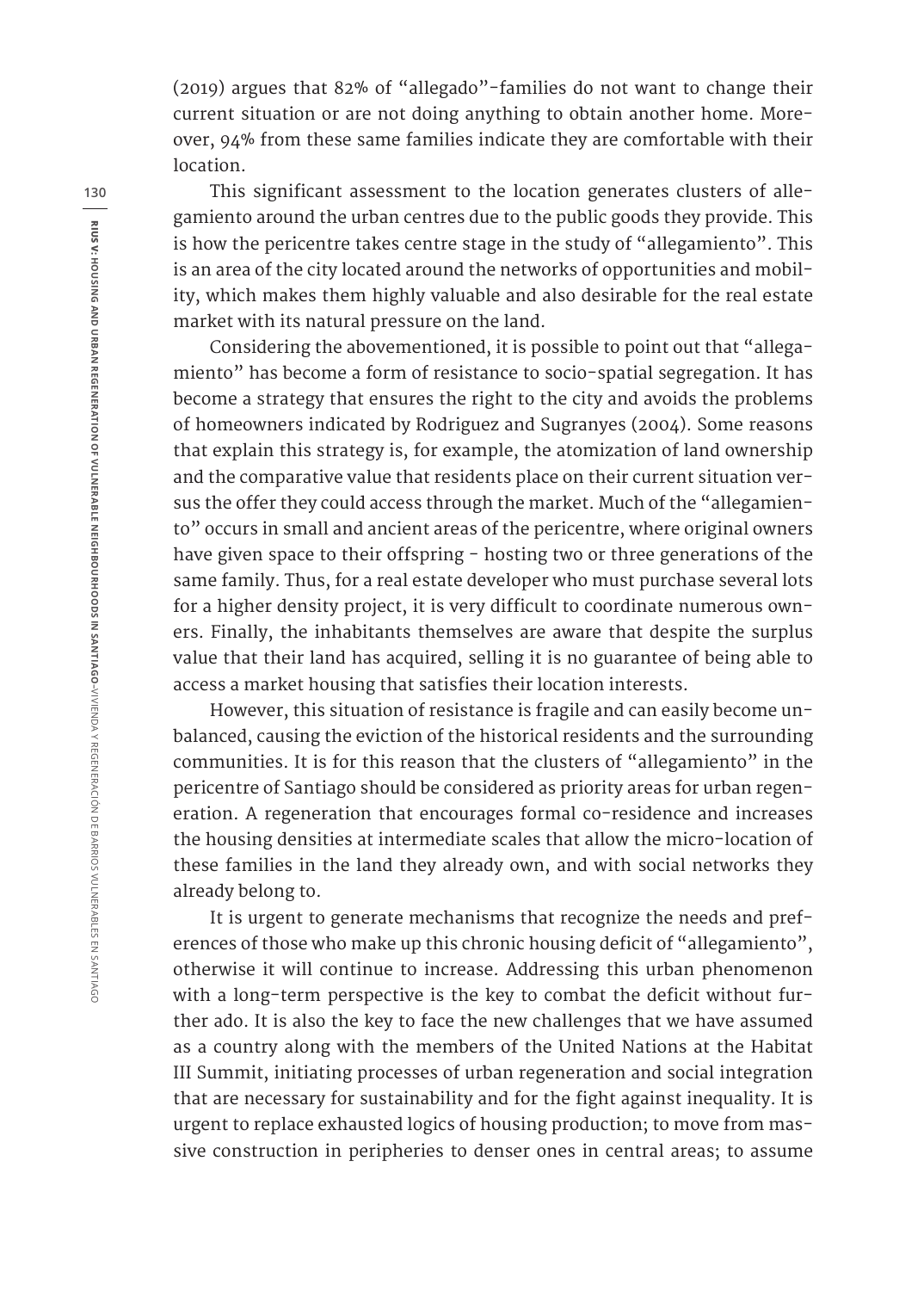trategia de resistencia frente a los procesos segregadores de erradicación que tienden a llevar a los ciudadanos más vulnerables hacia la periferia urbana. Urrutia (2019) sostiene que el 82% de las familias allegadas no quiere cambiarse o no está haciendo nada por moverse a otra vivienda, y que estas mismas familias, en un 94%, declaran estar a gusto con su ubicación.

Esta valoración significativa de la localización genera clusters de allegamiento en torno a los centros urbanos gracias a los bienes públicos que estos proveen. Así es como el pericentro toma protagonismo en el estudio del allegamiento, áreas de la ciudad situadas en torno a las redes de oportunidades y movilidad, lo que las hace altamente valiosas y apetecibles también para el mercado inmobiliario con su natural presión sobre el suelo.

Dicho esto es posible señalar que el allegamiento se ha transformado en una forma de resistencia a la segregación socio espacial, una estrategia que asegura el derecho a la ciudad y evita los flajelos de los con techo señalados por Rodriguez y Sugranyes (2004). Razones que explican ello son la atomización de la propiedad del suelo y el valor comparado que otorgan los residentes a su situación actual versus la oferta a la que podrían acceder a través del mercado. Gran parte del allegamiento ocurre en terrenos pequeños y antiguos del pericentro, donde propietarios originales han dado lugar a su descendencia, acogiendo a dos o tres generaciones de una misma familia. Así, para un desarrollador inmobiliario que debe adquirir varios paños para un proyecto de mayor densidad, resulta muy difícil tener que coordinar a numerosos propietarios disgregados. Finalmente los mismos habitantes tienen conciencia de que a pesar de la plusvalía que han adquirido sus terrenos, al venderlos no existe garantía de poder acceder a una vivienda de mercado que satisfaga sus intereses de localización.

Ahora bien, esta situación de resistencia es frágil y puede fácilmente desequilibrarse ocasionando la expulsión de los residentes históricos y las comunidades allegadas. Es por esta razón que los clusters de allegamiento en el pericentro de Santiago deben ser considerados como zonas prioritarias para la regeneración urbana incentivando la co-residencia formal y aumentando las densidades habitacionales a escalas intermedias que permitan la micro radicación de estas familias en el suelo que ya poseen y con las redes sociales a las que ya pertenecen.

Es urgente generar mecanismos que reconozcan las necesidades y preferencias de quienes componen este déficit habitacional "crónico" de allegamiento, de lo contrario continuará en permanente aumento. Abordar este fenómeno urbano con altura de miras y perspectiva de largo plazo es la clave no sólo para combatir el déficit sin más, sino para hacer frente a los nuevos desafíos que hemos asumido como país junto a los miembros de Naciones Unidas en la Cumbre Habitat III, iniciando procesos de regeneración urbana e integración social que son necesarios para la sustentabilidad y el combate a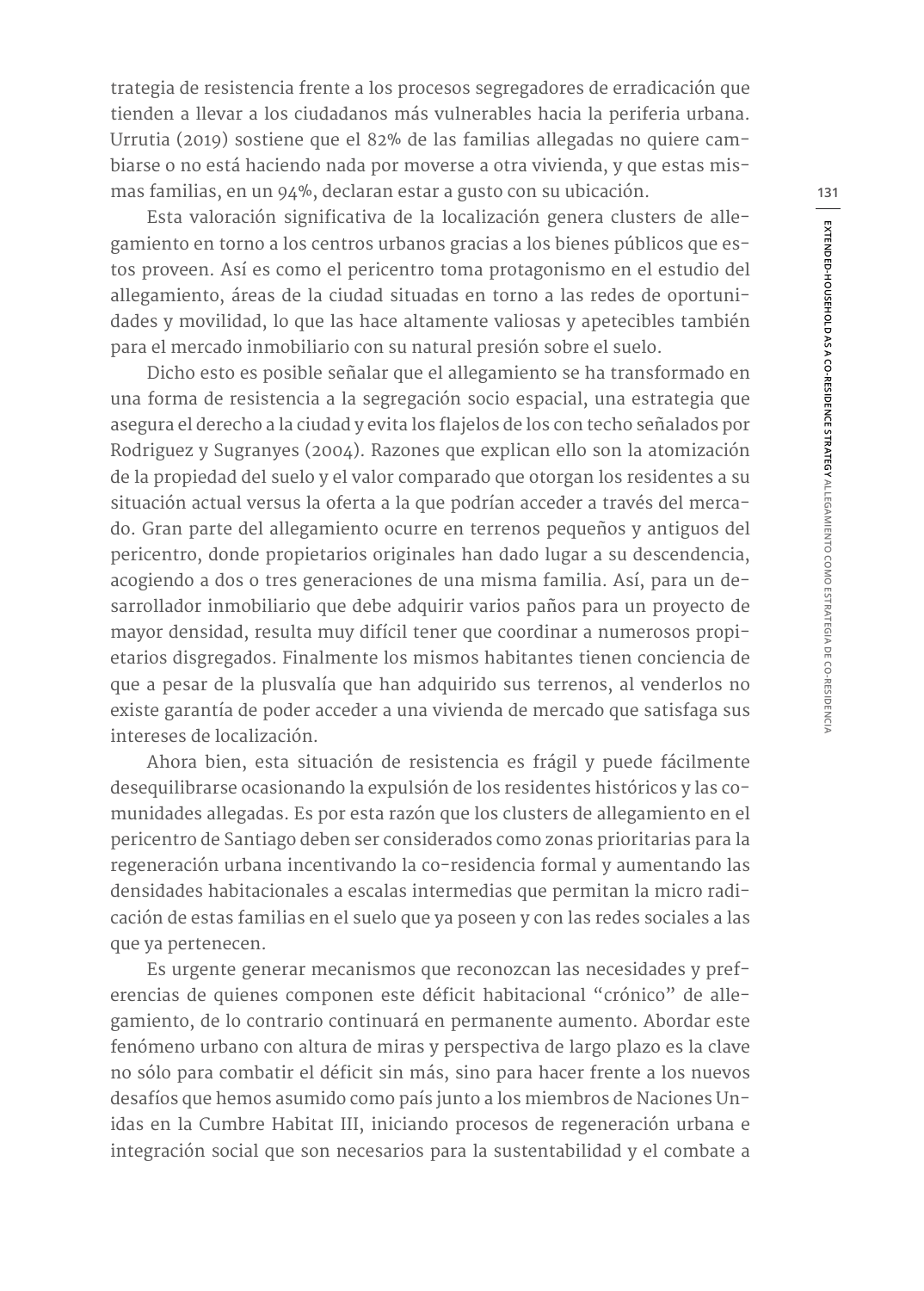that families are diverse and not only single-household, where the "allegamiento" could be co-residence, and the dwelling also a city.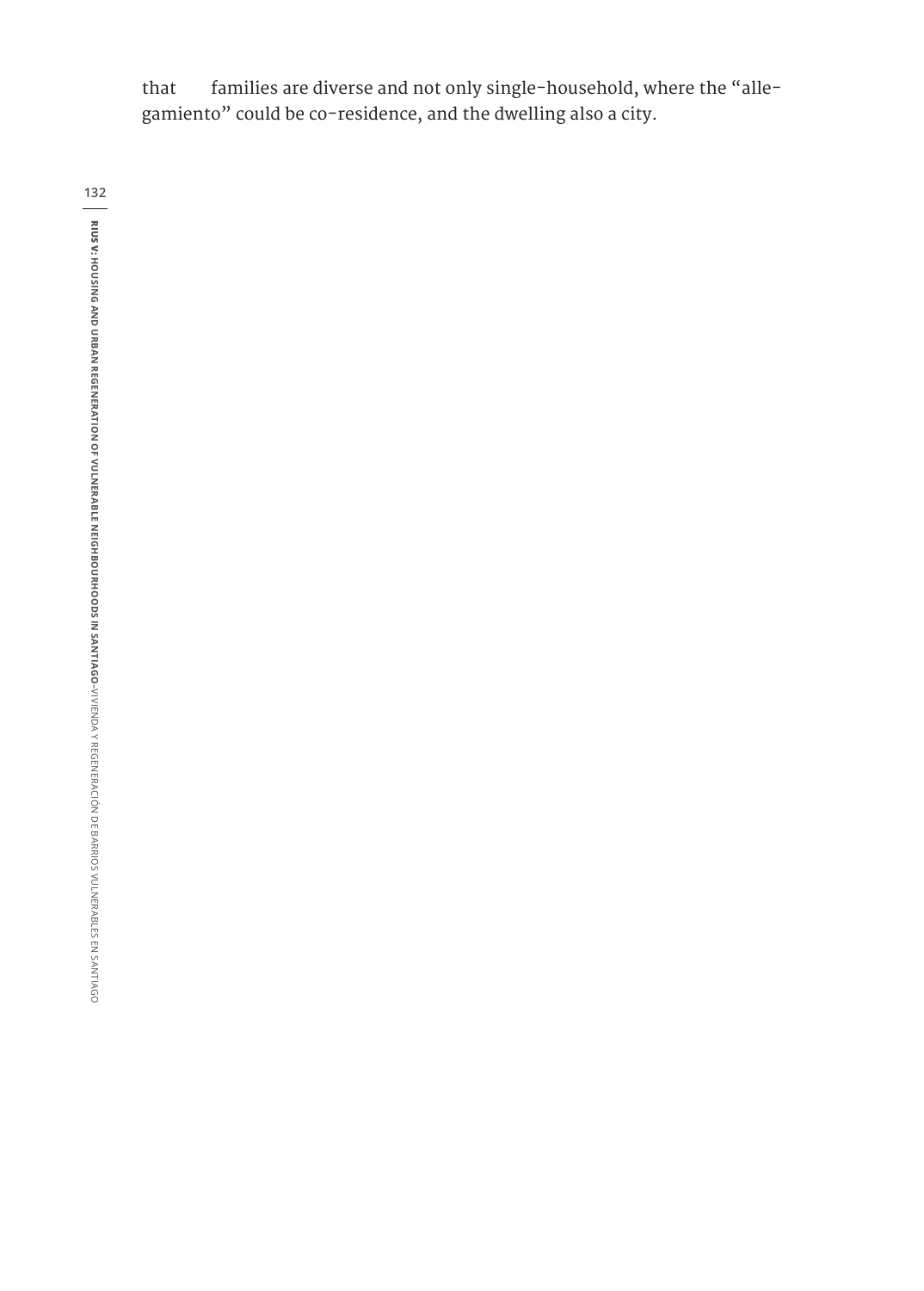la desigualdad. Urge reemplazar lógicas agotadas de producción de vivienda, pasar de la construcción masiva en periferias a una más densa en áreas centrales, asumir que las familias son diversas y no sólo mononucleares, donde el allegamiento podría ser co-residencia y la vivienda también ciudad.